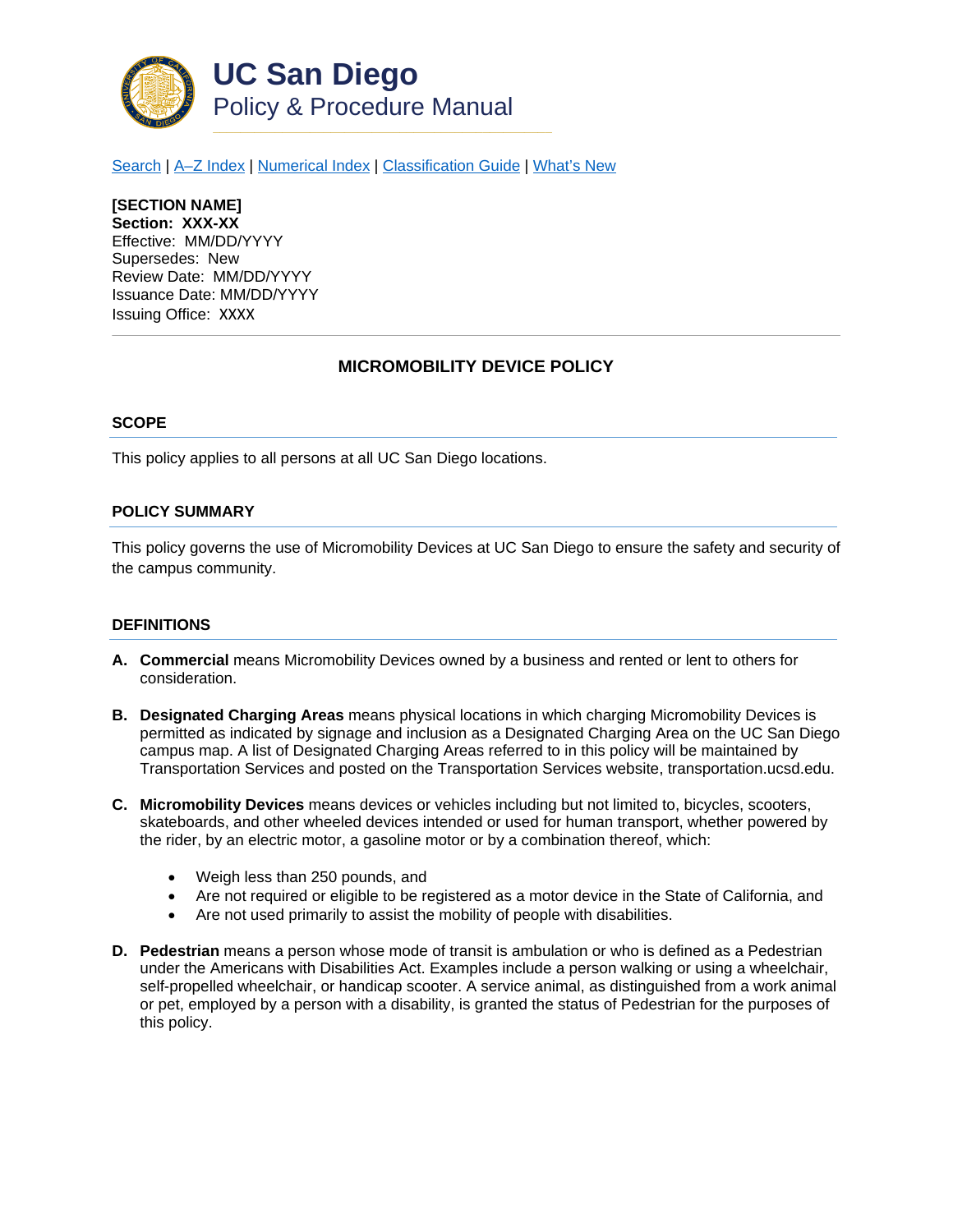### **POLICY STATEMENTS**

The use or storage of gasoline-powered or gasoline-assisted Micromobility Devices is prohibited at UC San Diego.

The possession of hoverboards is prohibited at UC San Diego.

At UC San Diego, non-gasoline powered Micromobility Devices are permitted to be operated safely, courteously, under control, and in compliance with California laws, including California Vehicle Code (CVC) Section 21235. Non-gasoline powered Micromobility Devices must also be operated in accordance with this policy and any University posted signage.

The safety of stationary persons, Pedestrians, and individuals moving at lower speeds than the operator of a Micromobility Device is paramount. Any person riding or operating a Micromobility Device on any right of way not open to public vehicular traffic shall exercise due care and shall yield the right of way to Pedestrians.

Operators of Micromobility Devices must maintain full control of the device at all times and may not carry passengers or objects that impede their balance, ability to travel at a safe speed, or safely and efficiently steer or stop the vehicle. Operators must not use handheld electronic devices (e.g. cellular phones) while operating Micromobility Devices. Passengers are never permitted on scooters or skateboards.

Operators of Micromobility Devices must operate in a manner that does not obstruct the operator's senses and ability to perceive other travelers or hazards. Operators of micromobility devices may not wear a headset covering, earplugs in, or earphones covering, resting on, or inserted in, both ears while operating the device. (This does not apply to exceptions listed in 27400 VC).

Operators of Micromobility Devices must operate in a manner that is safe for conditions, including but not limited to rain, wind, glare, darkness, presence of other users, and the condition of the roadway, path, or other surface being ridden upon. Micromobility devices operated on university grounds must use both lights and reflectors when operating between sunset and sunrise, if such use would be required for operation on roadways under the California Vehicle Code. No person shall operate a Micromobility Device at a speed greater than is reasonable and prudent having due regard for Pedestrian traffic and in no event at a speed which endangers the safety of persons or property.

Operation of Micromobility Devices is prohibited in all campus buildings and on the decks of Mandeville Center.

Operation of Micromobility Devices is prohibited in any area where signs, whether temporary or permanent, are posted by Transportation Services, Facilities Management, and/or UC San Diego Police restricting such activity.

Charging of Micromobility Devices is prohibited, except in Designated Charging Areas.

Micromobility Devices shall not be parked or stored in the following locations or manners:

- a. Within six feet of any normal entrance to or exit from any building at UC San Diego unless at a bicycle rack, parking device, or marked parking area provided within that distance.
- b. In the vehicular or Pedestrian areas of travel on any street, highway, parking lot, parking space, parking lot access, walkway, footpath, building exit, stairwell or sidewalk.
- c. For more than 72 hours at any location, unless located at a parking lot, transit stop, or residence.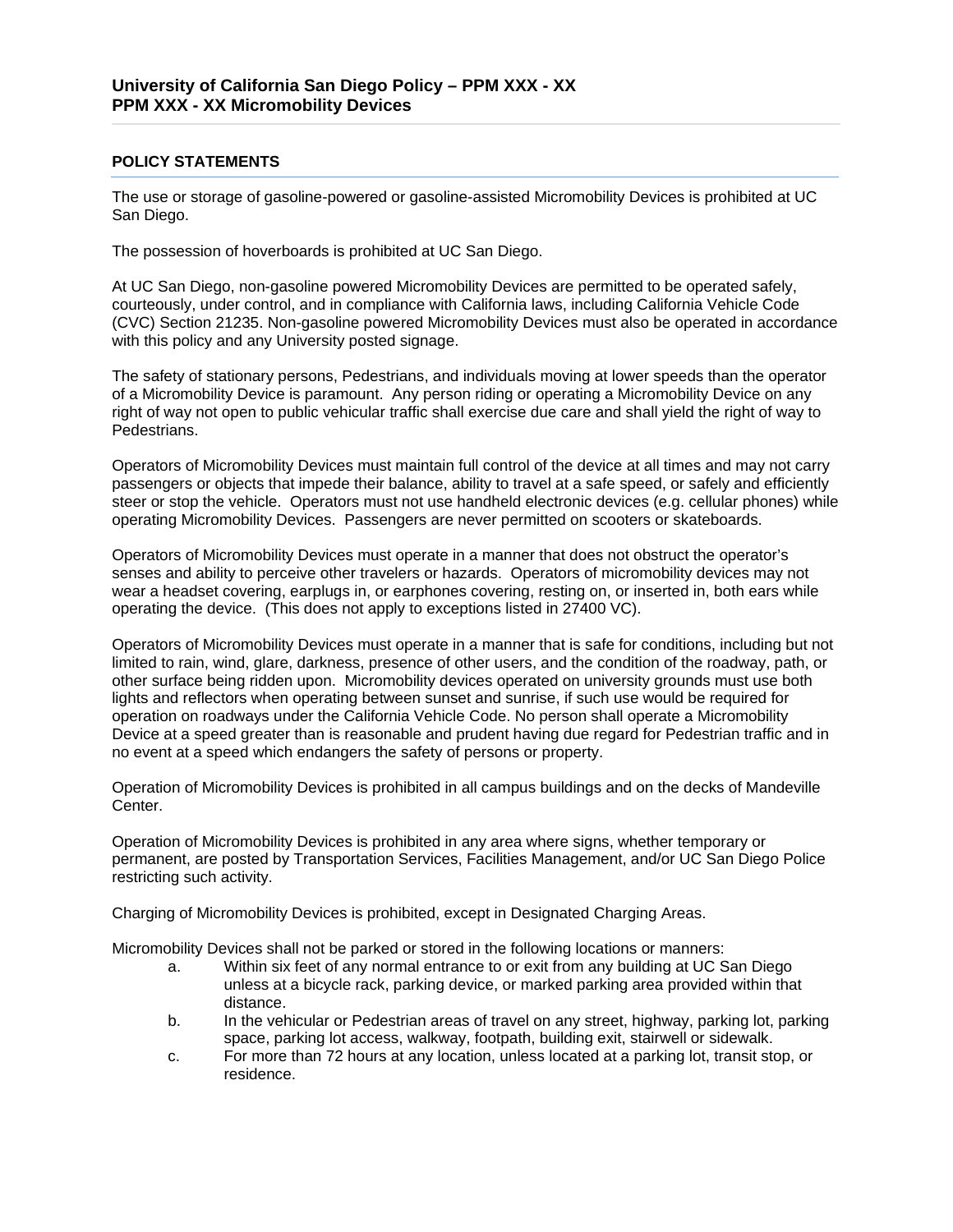- d. At areas where signs are posted indicating that such parking is prohibited. No Micromobility Device (of any kind) may be parked where signs bear either the legend "No Bicycle Parking" or "No Micromobility Device Parking."
- e. On any lawn or landscaped area except in those areas designated for bicycle or Micromobility Device parking. Micromobility Devices may not be parked in any way so as to interfere with the maintenance of landscaped or lawn areas.
- f. Locked or attached to any structure not maintained or designated for the purpose of securing Micromobility Devices.
- g. In such a condition or location as to be considered abandoned.

Unauthorized Commercial Micromobility Devices (such as those belonging to vendors who do not possess a valid permit to operate on the UC San Diego Campus) may not be parked or stored on/at any UC San Diego location.

Micromobility Devices parked or stored in violation of this policy are subject to impound and the assessment of impound and storage fees not to exceed \$25 for impound and \$2 per day for storage. Any University police officer or employee authorized by the Chief of Police may remove any securing mechanism using whatever reasonable means are necessary to impound any Micromobility Device that is in violation of this policy. Employees so authorized to remove and impound a Micromobility Device in this manner, as well as the University, shall not be liable to the owner of the securing device or the owner of the Micromobility Device for the cost of repair or replacement of such securing device or the Micromobility Device. Micromobility Devices impounded under this policy will be stored by Transportation Services in a secure facility. After 90 days, unclaimed Micromobility Devices may be sold at auction or otherwise disposed of consistent with the auction and disposal aspects of PPM 460-2.

In the absence of special conditions or regulations contained in this policy, all provisions of the California Vehicle Code apply to the operation of Micromobility Devices on UC San Diego property.

The staging, rental, loan, parking, or operation of Commercial Micromobility Devices is prohibited unless explicitly authorized, by permit, by the Vice Chancellor of Resource Management and Planning or the Vice Chancellor's designee. A list of Commercial vendors permitted to operate at UC San Diego shall be maintained by Transportation Services.

Violation of this policy may result in the imposition of fines, referral to the Office of Student Conduct or Human Resources.

## **RESPONSIBILITIES**

Vice Chancellor Resource Management and Planning will create and publish appropriate guidelines pursuant to this policy in collaboration with campus stakeholders.

Vice Chancellor of Resource Management and Planning will establish a permitting process to authorize and manage Commercial micromobility operations on the campus.

UC San Diego Police or their designee shall be responsible for the enforcement of this policy.

Operation of Micromobility Devices has inherent risk; when choosing to operate Micromobility Devices, the operators accept that risk.

It is the responsibility of the Micromobility Device operator to maintain awareness of conditions at all times and cease operations if a hazard is present.